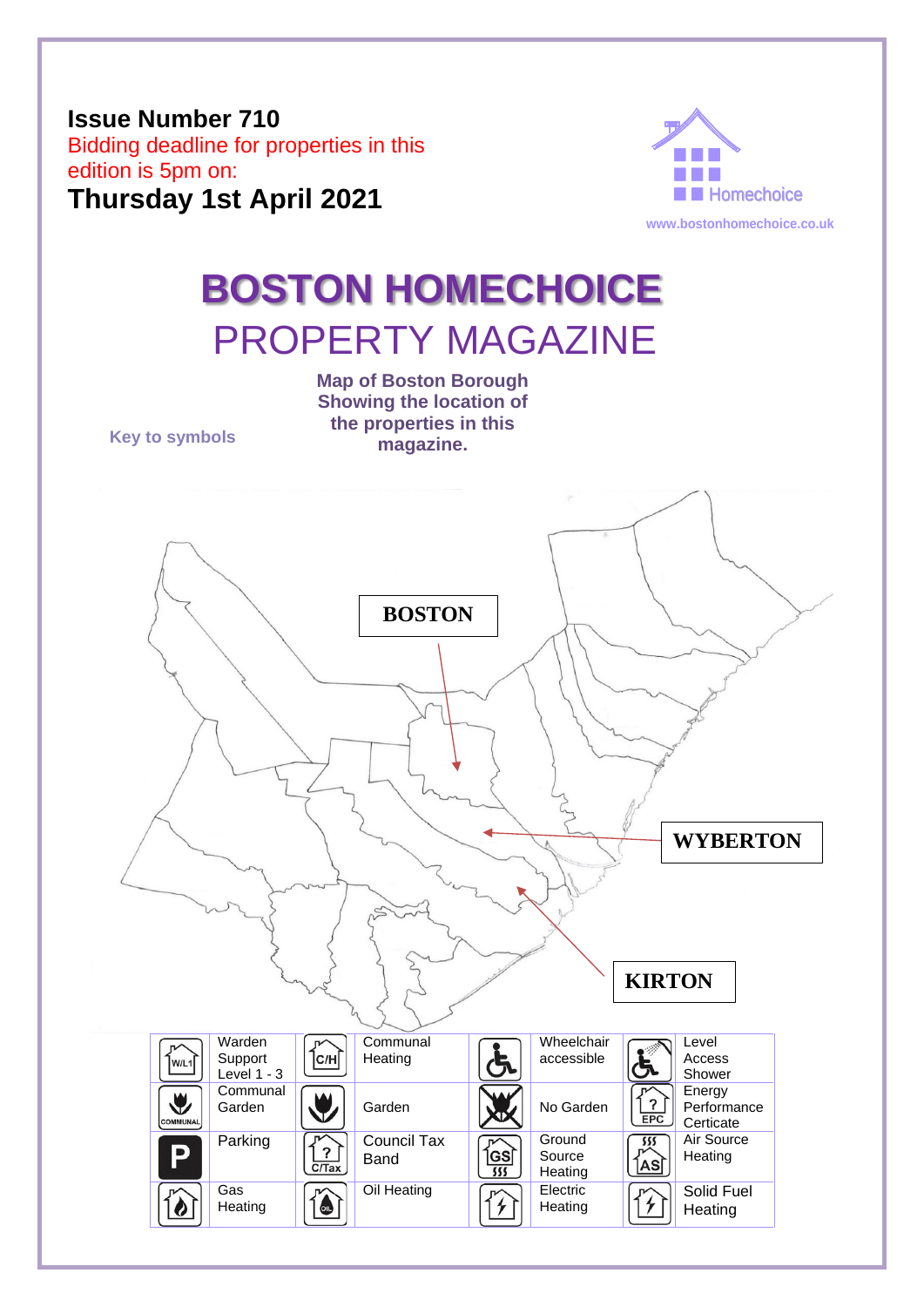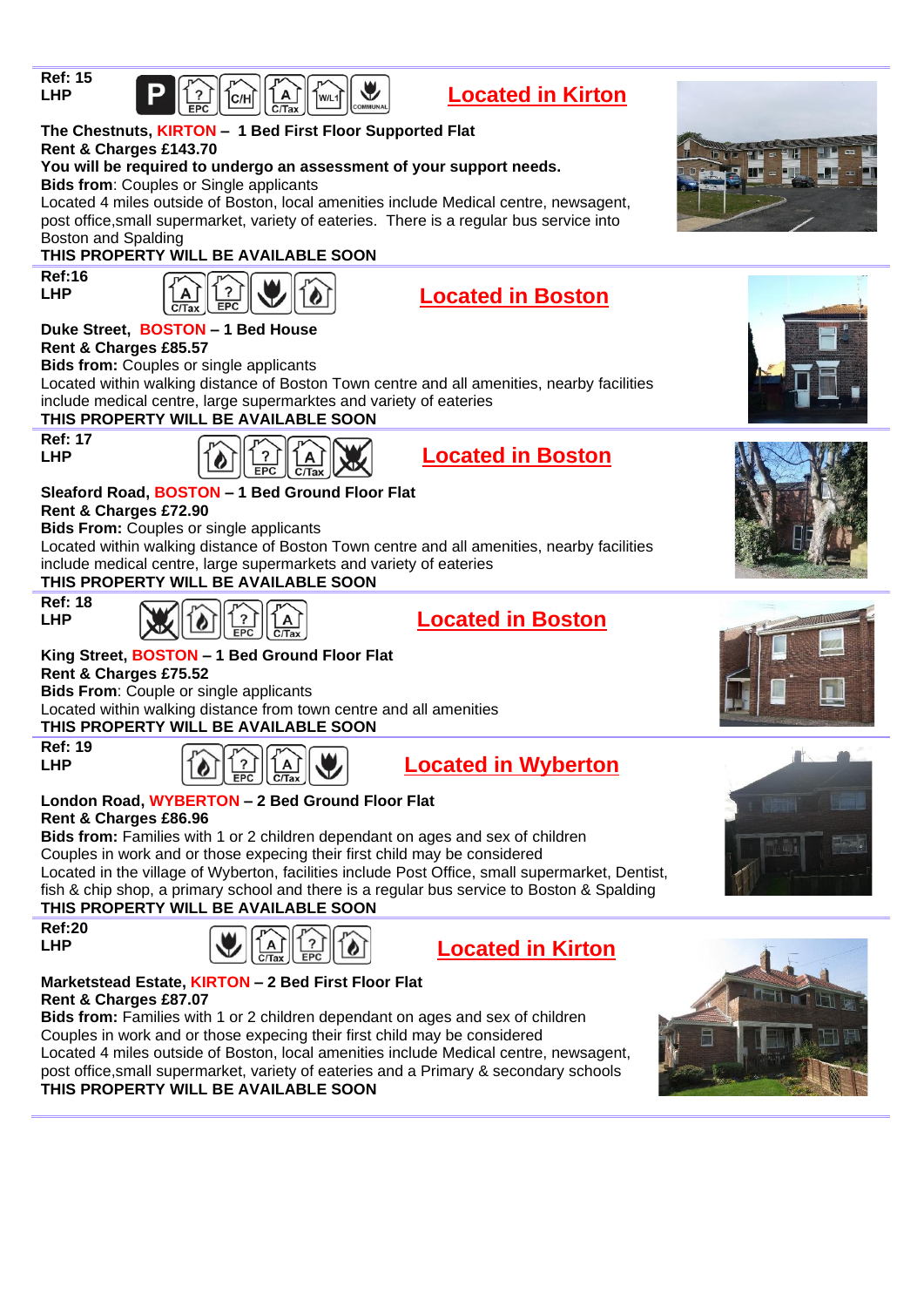| <b>Ref: 21</b> |  |
|----------------|--|
| LHP            |  |



## **Located in Butterwick**

**School Lane, BUTTERWICK – 2 Bed Bungalow Partial Supported Rent & Charges £99.40 (This photo is an illustration) You will be required to undergo an assessment of your support needs. Bids From**: Couples or single applicants over 60 or over 50 with a medical need or can

meet the following criteria: low/high mobililty with dependant or full time

carer, Couples and single applicants will be considered

Located in the village of Butterwick, there is a post office, newsagent, there is a regular bus service into Boston and Skegness

#### This property benefits from having solar panels

#### **THIS PROPERTY WILL BE AVAILABLE SOON**

 $\left[\begin{smallmatrix} w/2 \end{smallmatrix}\right]$ 

**Ref:22 LHP**

| $\left \frac{\binom{1}{2}}{\text{EPC}}\right \bigcup_{\text{C/Tax}}\left \frac{\widehat{A}}{\text{C/Tax}}\right \left \widehat{B}\right $<br>W/L3 |  |
|---------------------------------------------------------------------------------------------------------------------------------------------------|--|
|---------------------------------------------------------------------------------------------------------------------------------------------------|--|

## **Located in Fishtoft**

#### **Meridian Close, FISHTOFT – 2 Bed Partial Supported Bungalow Rent & Charges £98.68 (This photo is an illustration)**

**You will be required to undergo an assessment of your support needs**

**Bids from:** Couples or single applicants over the age of 60 or over 50 with an assessed medical need meeting the following criteria: low/high mobility

Located on the outskirts of Boston, local amenities include a post offfice, small supermarket,

Primary school and there is a regualr bus service into Boston's town centre. **THIS PROPERTY WILL BE AVAILABLE SOON**



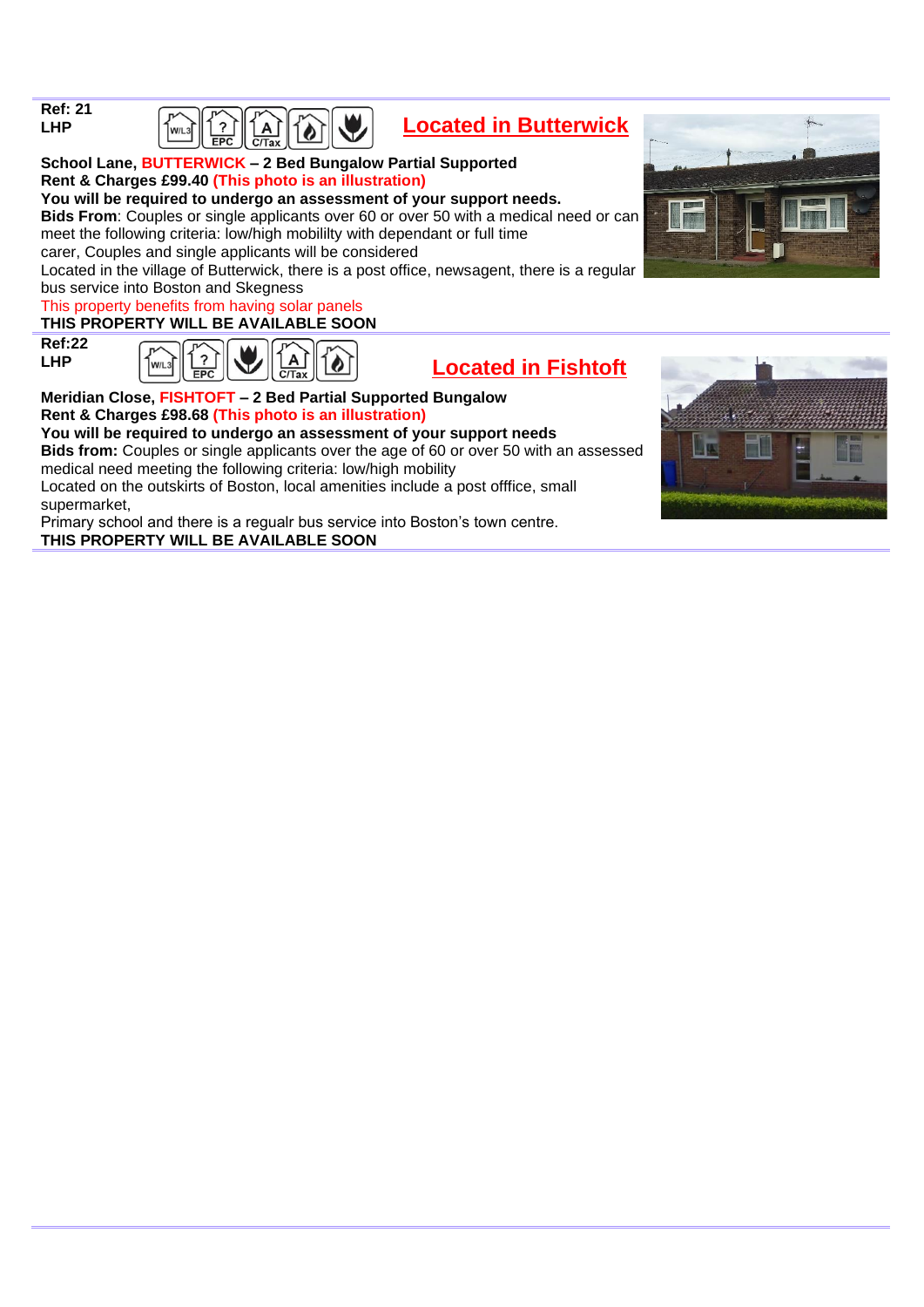## **SPEEDWELL HOMES**

**St Botolphs Crescent 3 Bed House Rent £520.00 Monthly One months rent as Deposit and References Required**

**For an application please email [Lettings@lincolnshirehp.com](mailto:Lettings@lincolnshirehp.com) in the subject box please put Speedwell St Botolphs Crescent**



**This property is READY TO LET**